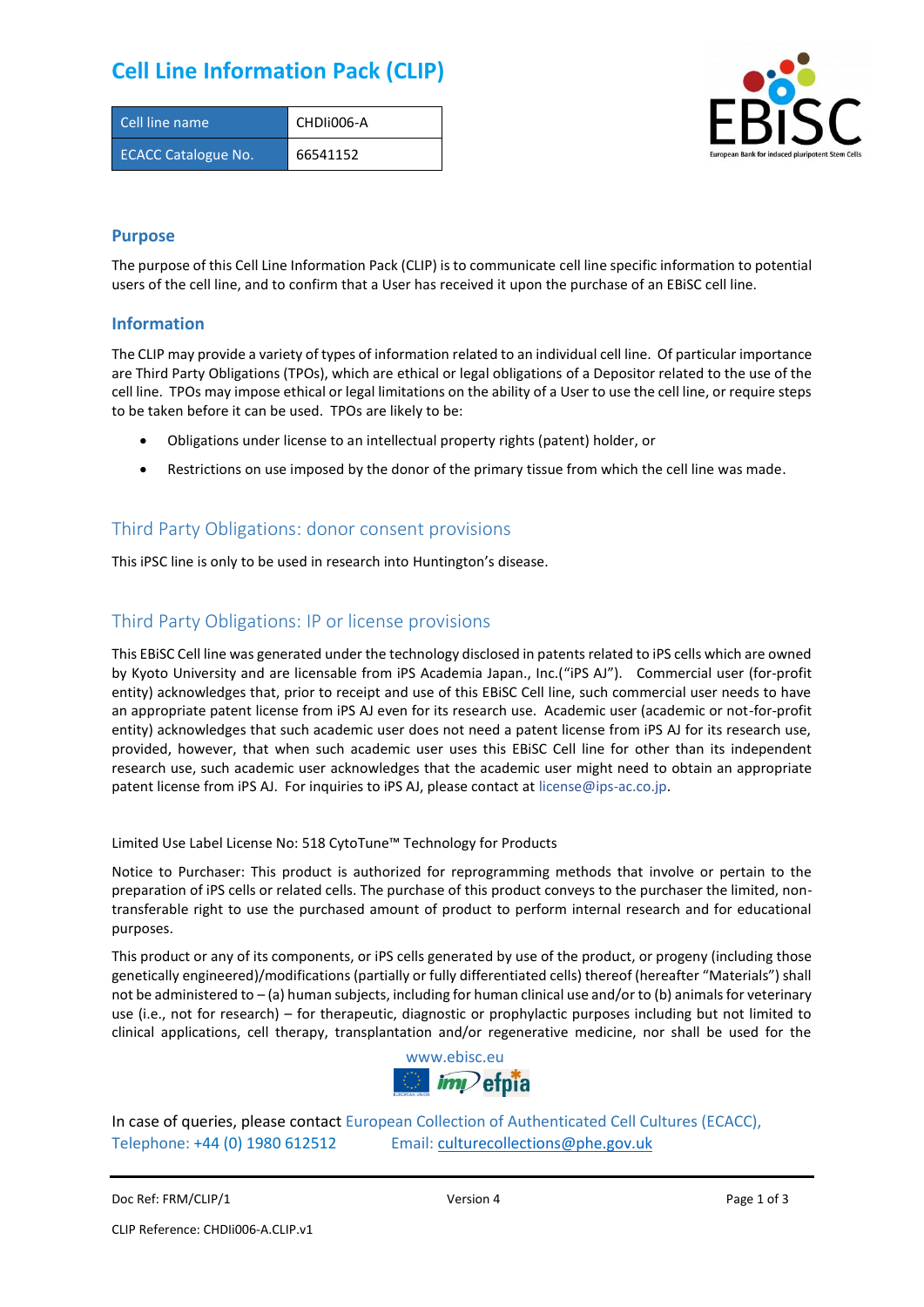### **Cell Line Information Pack (CLIP)**

| Cell line name             | CHDII006-A |
|----------------------------|------------|
| <b>ECACC Catalogue No.</b> | 66541152   |



creation of human embryos, and/or admixed embryos with embryos of animals including humans for any purpose including for research. No right to resell the Materials is conveyed expressly, by implication, or by estoppel.

For clarity, purchasers have the right to use third party service providers for generating iPS cells and modifications for the benefit of such purchasers, but not for screening using the Materials except when such a provider has appropriate licenses from ID Pharma Co., Ltd. and iPS Academia Japan, Inc. Purchasers can deposit the Materials with not-for-profit repositories ("Repositories") and transfer cells to not-for-profit research entities (not affiliated with a for-profit organization) for their internal research. Such recipient Repositories and not-for-profit research entities are allowed to distribute the Materials not-for financial gain to other users for their internal research, and in case the recipient user is a for-profit entity, such recipient Repositories and notfor-profit research entities shall notify the recipient user that such for-profit entity is required to contact iPS Academia Japan, Inc., which notification shall be fulfilled by transferring a copy of this Label License along with the transferred Materials.

The limited right allowed in paragraphs above does not include the following commercial applications:

(i) use of iPS cells and progeny (but not modifications) for manufacture or quality control of any product;

- (ii) use of the Materials to provide services including:
- (a) generation of the Materials, information or data on behalf of a third party for financial gain and

(b) screening on behalf of purchasers for financial gain;

(iii) use of the Materials by purchasers for screening or later stage development of therapeutics, diagnostics, prophylactics (e.g., hit-to-lead, lead optimization), except when performed by or on behalf of a not-for-profit research entity for internal research and not for financial gain;

(iv) sale of the Materials to third parties.

To obtain commercial rights for above commercial applications (i) through (iv), purchasers are requested to contact ID Pharma Co., Ltd. at cytotune@dnavec-corp.com and Academia Japan, Inc. directly at license@ipsac.co.jp or through ID Pharma Co., Ltd.

Notwithstanding the foregoing, the following activities are not considered commercial applications for purposes of this label license:

(a) basic research, including, without limitation, target discovery, target validation and assay development;

(b) transfer of cells to not-for-profit research entity for its internal research not for financial gain;

(c) compound screening and safety testing for development of therapeutics, diagnostics and prophylactics by academic and not-for-profit research entities for their non-commercial internal research;

(d) license or commercialization of research results except where such results are drugs or drug candidates, iPS cells or modifications, or where such license or commercialization uses iPS cells or progeny;

Other than rights granted herein, no other right, express or implied, is conveyed by the sale of this product.



In case of queries, please contact European Collection of Authenticated Cell Cultures (ECACC), Telephone: +44 (0) 1980 612512 Email: [culturecollections@phe.gov.uk](mailto:culturecollections@phe.gov.uk)